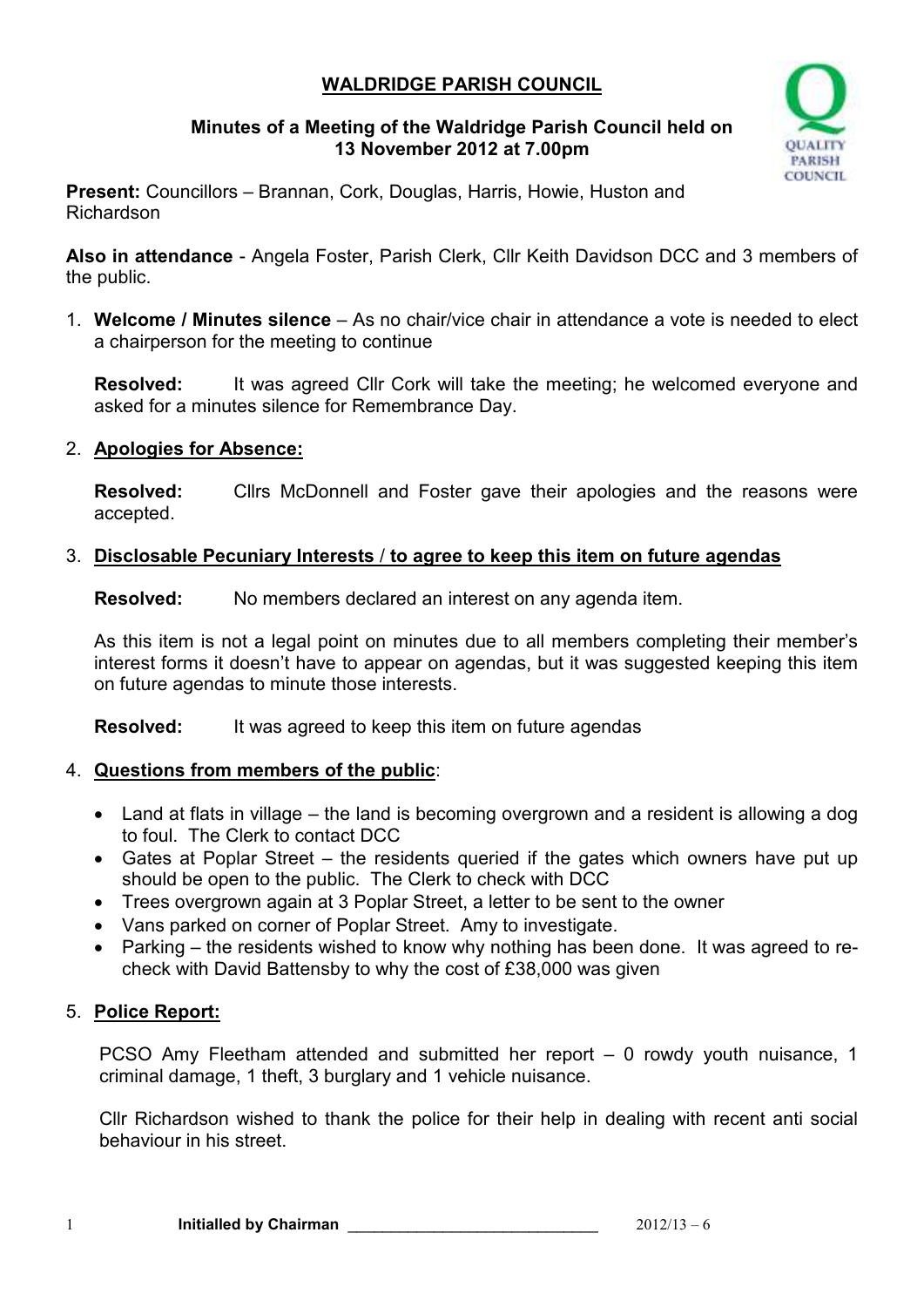# 6. **Minutes of Council meeting:**

**Resolved** That the minutes of the meeting held on 9 October 2012 were approved and signed by the Chairman.

# 7. **Clerks report:**

No report submitted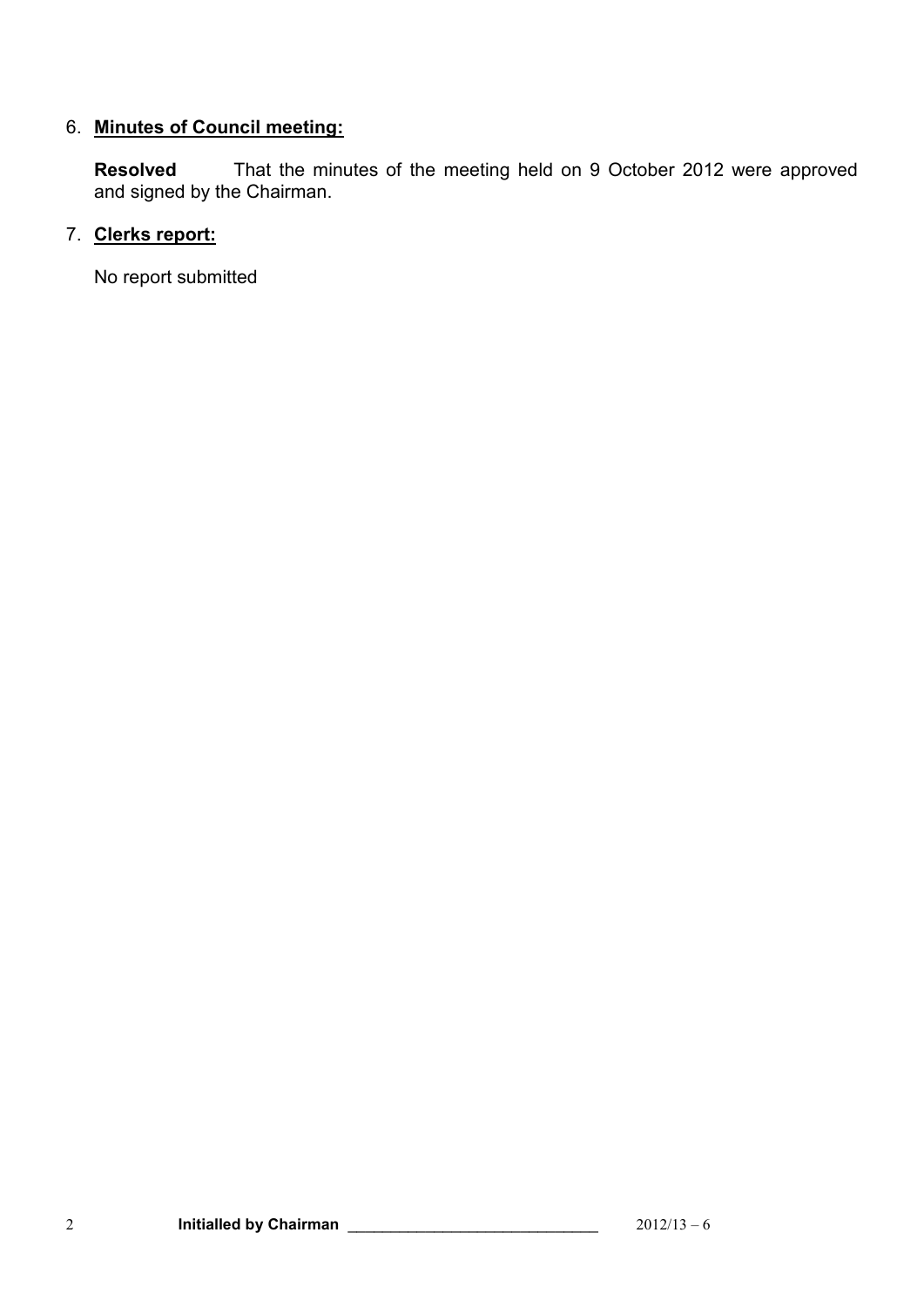# 8. **Parish Matters and on-going items**

### a) **Planning applications received**

# **To consider any planning applications received after the agenda was published.**

No applications received

# b) **To consider any planning applications received after the agenda was published.**

No applications received

c) **Clerks hours** – the Clerk requested her hours be raised to 15 per week

*Resolved: It was agreed to give the Clerk an extra 2 hours per week to 15* 

d) **Dispensations / budget setting / future election costs / council tax benefits –** Due to the new code of conduct all members now have to apply for dispensation to set the precept this to be completed before the budget/precept can be discussed.

**Resolved:** A letter requesting dispensation was signed by all members present.

The draft budget 2013/14 was discussed; this to be brought to the December meeting for approval, future election costs and shortfall of double taxation was discussed. The precept will be set in the January meeting.

- e) **Petrol grass cutter and strimmer**  This to be put on next agenda
- f) **Sponsored walk on green** a resident has requested she holds a sponsored walk with children under 5 on the millennium green. The Clerk advised of health and safety, risk and liability.

*Resolved: The members wished to check with the Insurance company before making a decision..* 

g) **Inn on the Green –** correspondence received from DCC stating that planning permission was agreed to turn the pub into a private residence. No further correspondence received regarding the grounds/path.

**Resolved:** The Clerk to check with PROW to see if any further information available

h) **Section 106 monies –** The Clerk met with the art designer from DCC, he suggests applying for the money, then contacting other art designers to get quotes for the work to be commissioned.

*Resolved: It was agreed to send off the application form.* 

i) **Northumbria in Bloom entry** – the application form was received for next year's competition, a cost of £125.

*Resolved: It was agreed to enter and pay the cost* 

3 **Initialled by Chairman** \_\_\_\_\_\_\_\_\_\_\_\_\_\_\_\_\_\_\_\_\_\_\_\_\_\_\_\_\_ 2012/13 – 6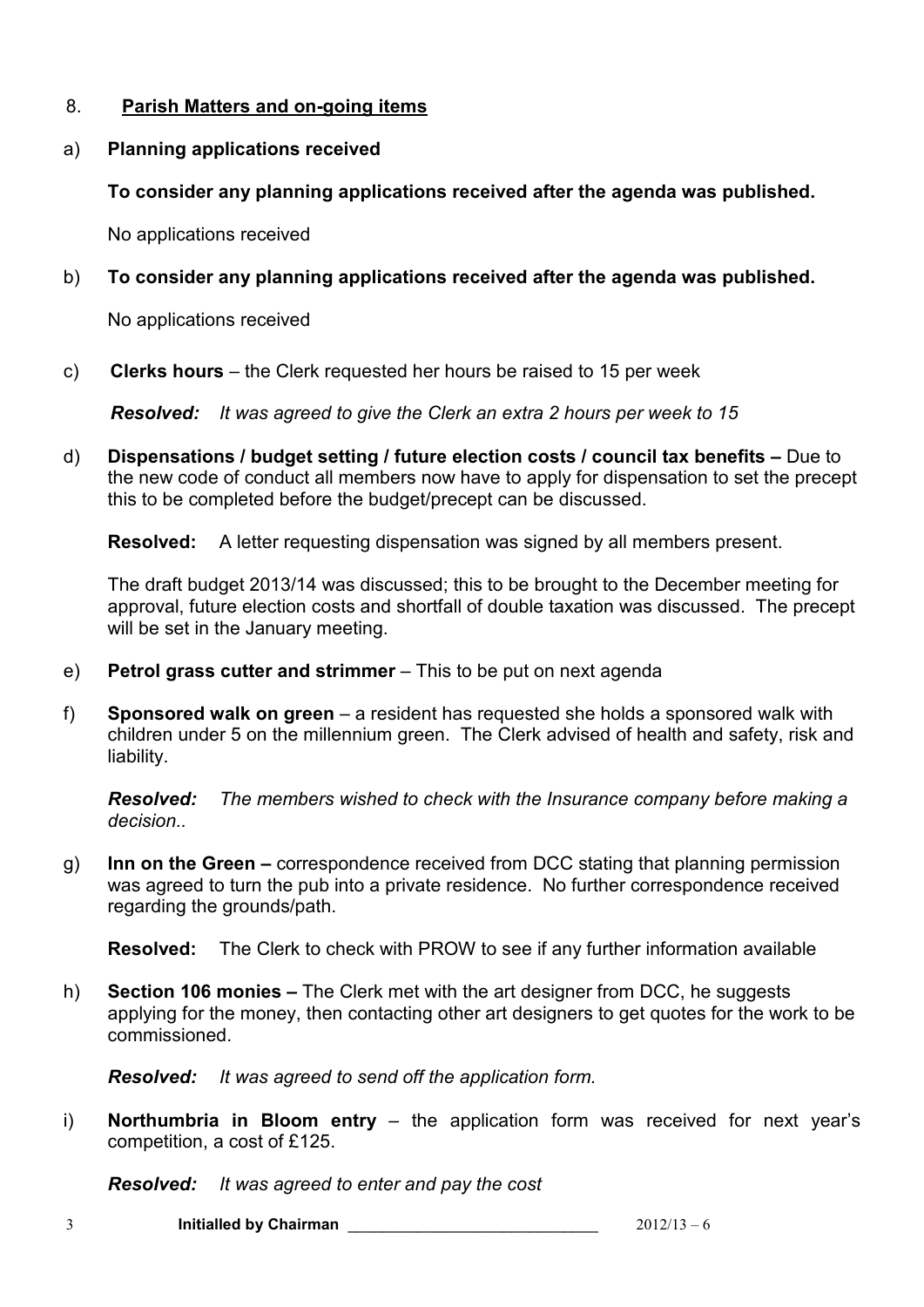j) **Welcome sign –** a quote of £100 + vat was received for designing the raising of the sign, a cost would still be needed for the work to be carried out

*Resolved: It was agreed to leave this for now, as the cost could be excessive* 

#### k) **Correspondence received**

- i. Thank you letters received from RSVP and McMillan nurses
- l) **Correspondence received after agenda published –** for noting
	- AAP forum to be held 19 November
- m) **Millennium Green** As Cllr Bainbridge was not in attendance, this to be brought to the next meeting.
- n) **Van hire for events**  Quotes of between £39 and £50 was received

*Resolved: It was agreed to hire a van when needed for the events instead of buying a new trailer.*

- o) **Winter talks** Suggested ideas included Northumbrian Pipes 22 January, fell ranger in February and Bees in March. The Clerk to advertise.
- p) **AAP forum updates**  nothing to report
- q) **Urgent issues for noting** (Clerk to use delegated powers if necessary) **and any items Councillors wish to agenda for next meeting**

Toilet floor NIB working group to start meeting monthly from February on 1 Wed of month **Clippings** Fire assessment